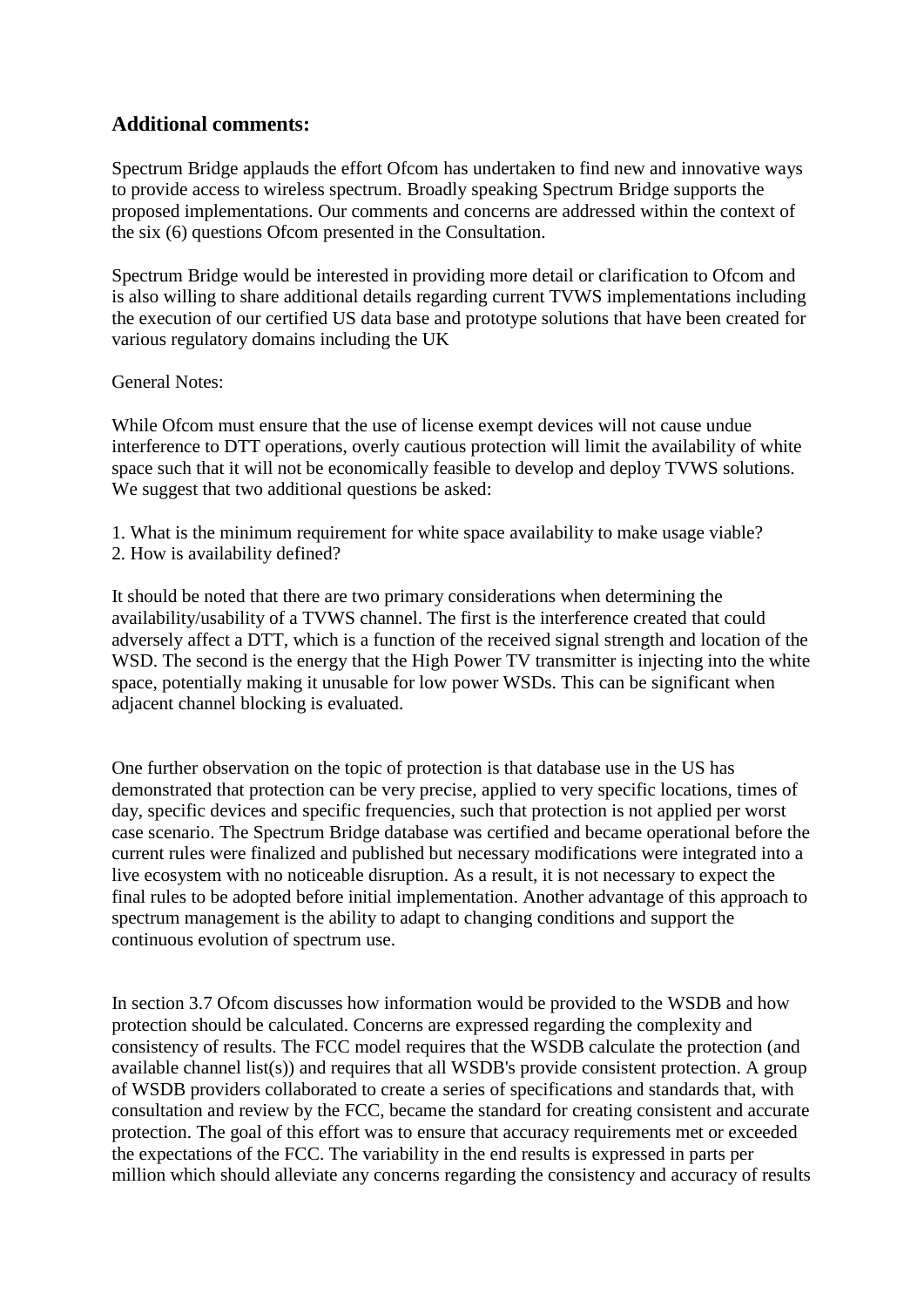provided by qualified database providers.. One further advantage of allowing the WSDB to calculate the protection parameters is that they are well-equipped to deal with anomalies and unintended consequences through a comprehensive understanding and application of the algorithms and protection parameters. This ability is also significant in that it allows WDSB's to provide additional technical capability and create enhanced services identified by Ofcom.

### **Question 1: Do you agree with our approach to defining the various categories of WSDs?:**

We agree with the approach. Defining a small number of categories simplifies the management of devices and reduces system complexity. The "device parameters" are sufficient to provide the detail required to adequate definition of a particular use case. The fact that Ofcom is proposing a cloud-based database management system, allows for modification, enhancement, or addition of parameters in the future to better reflect actual use cases and necessary protections. We note that under FCC rules , a Fixed Master and a Fixed Slave have different operating parameters, with respect to interaction with the WSDB, than a personal/portable master and personal/portable slave. One reason for this difference is that the FCC allows higher power limits for Fixed devices than for personal/portable devices, albeit there are fixed limits for each device type. While this difference is not explicitly envisioned by Ofcom, part of the rationale for different operating procedures is that the FCC requires more stringent tracking of the high power devices because of their increased potential to cause interference (higher power, higher antenna gain, antenna location). Specifically the FCC requires fixed devices to "register" with the WDSB which includes information about the owner/operator of the device including contact information. Footnote: FCC rules described in: 47 C.F.R. § 15.701, and See Unlicensed Operation in the TV Broadcast Bands, ET

Docket No. 04-186, Second Memorandum Opinion and Order, 25 FCC Rcd 18661 (2010)

#### **Question 2: Do you agree with our proposed sequence of operations for WSDs?:**

Agree. Within the discussion on sequence of operations, and more generally within the Consultation document, a number of different time durations are discussed. These range from one (1) second to twenty-four (24) hours. Spectrum Bridge suggests that these durations be consolidated or standardized via a simpler format or list. This will result in more comprehensible rules and reduce the potential for one particular rule to conflict with another. For example, there is a proposed 'kill-switch' (60 second activation), duration for a device to validate availability of a database (5 minutes), and duration for channel permission (many minutes). These varying durations and the potential effect on communications with the database create significant messaging overhead and perhaps unnecessary and significant protocol complexity. Spectrum Bridge suggests that all timing and duration requirements be considered holistically. For example, if a rule requires that a device must validate a channel assignment every 5 minutes, a single database query should allow for validation of the channel, validation of communication with the database while eliminating the reliance on a "kill switch". Implementation of a reliable 'kill-switch' without compliance with IPV6 could be problematic and unreliable.

Such a protocol could also include a "channel used" parameter. This could replace or eliminate the need for a specific "channel(s) to be used" message in the initial request and resolve the dilemma of what a device is required to do if the channel it originally chose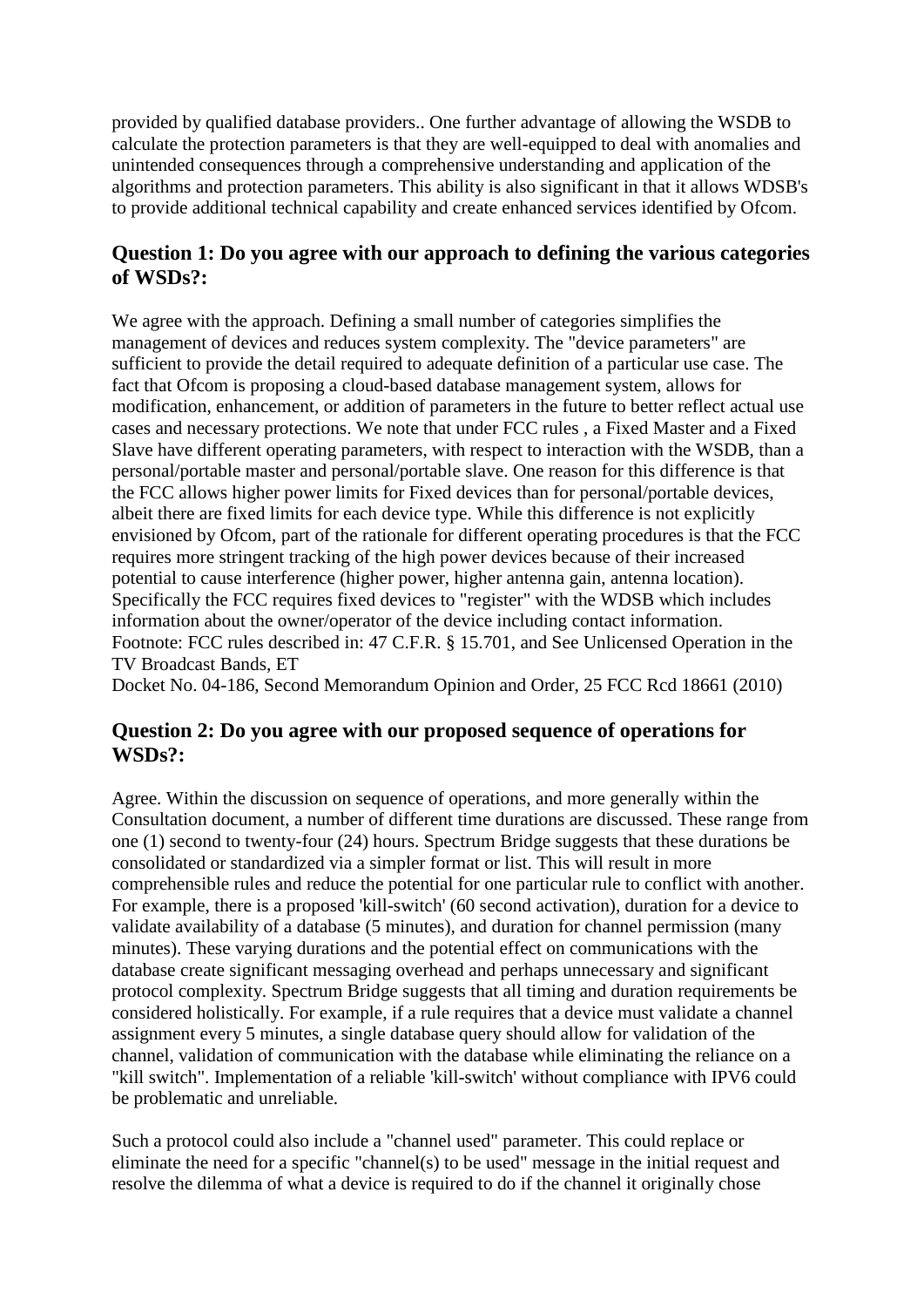becomes unusable or undesired, or if the device intends to switch to a new channel.

Spectrum Bridge also recommends that the definition and use of time be relative, not absolute. Use of absolute time requires a device to know its local time. In the UK only a single time zone exists, but across Europe, North America and other land masses this is not the case. Use of relative time must be accommodated, or the UK will not be compatible with other TVWS ecosystems.

#### **Question 3: Do you agree with our proposed additional operational requirements for master WSDs?:**

Agree. We suggest the use of Antenna height (altitude) above ground level (HAGL) rather than Antenna height (altitude) above sea level (HASL) for device elevation. A geo-location database is already equipped with the terrain data to accurately determine HASL as a function of location. Furthermore, it is much easier and already necessary to determine antenna height at the point of installation.

The specific definition of "the territories of the UK" must be defined for consistent and accurate operation of a geo-location database. In the US the definitions are explicitly defined by the FCC to include not only specific geographic coordinates of land boundaries but also coastal and waterway boundaries.

In 5.49 the concept of "suspending" a WSDB is introduced. The implication is that a WSD will cease to interact with a suspended WSDB. While not explicitly forbidden, we foresee many device manufacturers entering business relationships with WSDB providers. The most likely scenario we anticipate is a Primary and Secondary relationship in which the manufacturer would expect to be able to use the Secondary provider if the Primary provider is unavailable.

We agree that restricting user access to the mandatory parameters  $(5.53)$ . However, the optional parameters, like antenna height will not be known to the device in all cases so consideration should be given for these parameters to be modified.

In 5.54 a 60 second "cease operation" limit is defined, However, it is not clear what initiates this "kill switch" or how the information is conveyed to the WSDB and ultimately to the device. It is our anticipation that the 60 second interval allowed to cease operations after receiving such a message is reasonable but the timeframe for identifying a WSD, informing the WSDB of the intent and having the WSDB implement and execute the command will be variable and potentially significantly longer. This is not consistent with the view described in 5.55.

In 5.57 the concept of geography is described such that a WSD must re-acquire a channel list from a WSDB if it moves more than 50 meters. We currently support mobile applications, such as a tractor moving back and forth across a field or a train moving down a track, in which it is very efficient for a WSD to query for a contiguous set of 50 meter pixels that will be valid for a specific time window. We request that such a 'batch request' mechanism not be precluded

## **Question 4: Do you agree with our proposed additional operational requirements for slave WSDs?:**